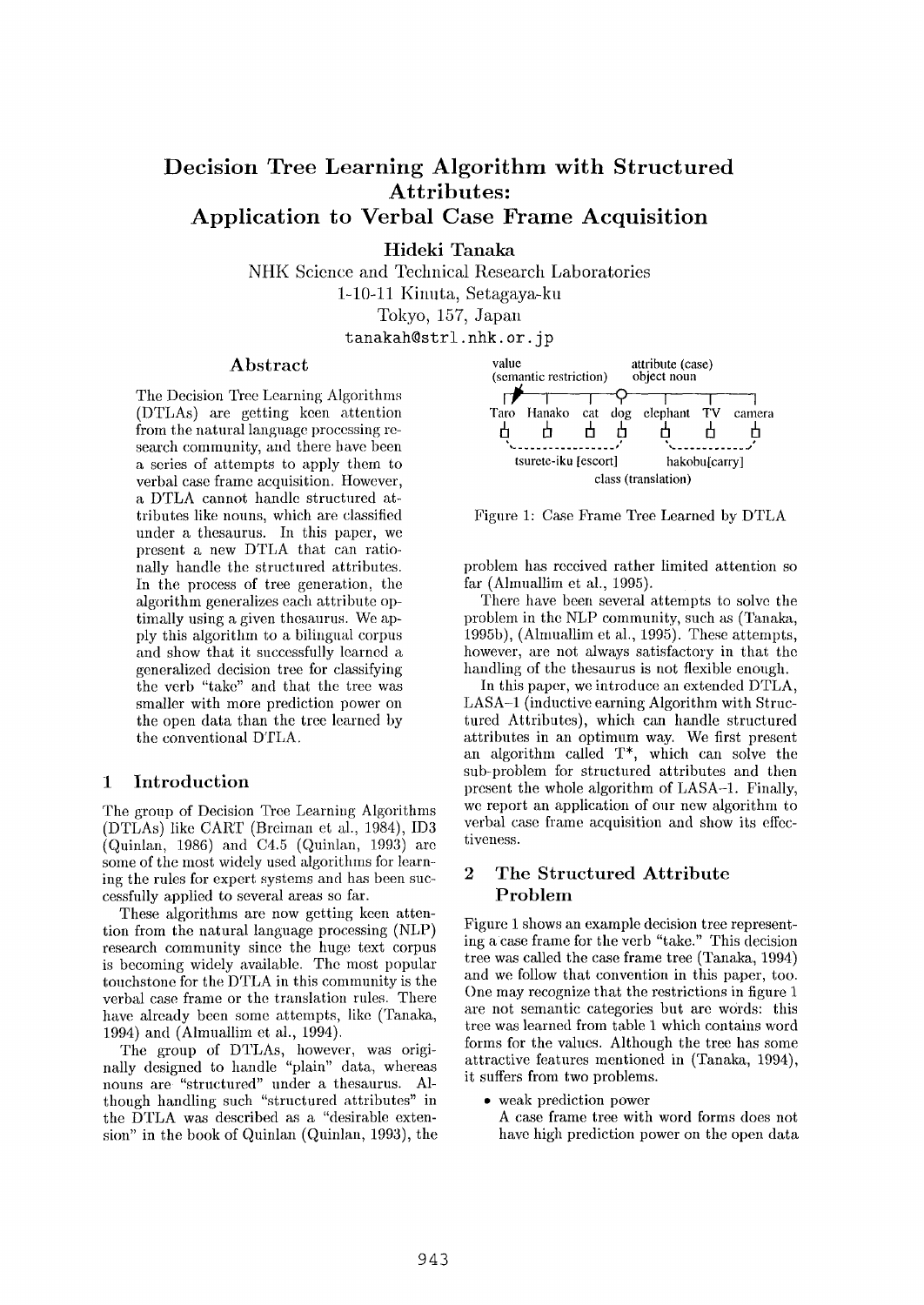| ON: Object Noun<br>Japanese Translation |                      |  |
|-----------------------------------------|----------------------|--|
| Taro                                    | tsurete-iku (escort) |  |
| Hanako                                  | tsurete-iku (escort) |  |
| $_{\rm cat}$                            | tsurete-iku (escort) |  |
| dog                                     | tsurete-iku (escort) |  |
| elephant                                | hakobu (carry)       |  |
| elephant                                | hakobu (carry)       |  |
| $\overline{\rm TV}$                     | hakobu (carry)       |  |
| camera                                  | hakobu (carry)       |  |

Table 1: Single Attribute Table-for "take"

(the data not used for learning). The nouns are the most problematic. There will be many unknown nouns in the open data.

low legibility

If we include many different nouns in the training data (the data used for learning), the obtained tree will have as many branches as the number of nouns. The ramified tree is hard for humans to understand.

Introducing a thesaurus or a semantic hierarchy in a case frame tree seems a sound way to ameliorate these two problems. We can replace the similar nouns in a case frame tree by a proper semantic class, which will reduce the size of the tree while increasing the prediction power on the open data. But how can we introduce a thesaurus into the conventional DTLA framework? This is exactly the "structured attributes" problem that we mentioned in section 1.

# 3 The Problem Setting

### 3.1 Partial Thesaurus

The DTLA takes an attribute, value and class table for an input  $1$ . Although the table usually includes multiple attributes, the algorithm evaluates an attribute's goodness as a classifier independently of the rest of the attributes. In other words a "single attribute table" as shown in table 1 is the fundamental unit for the DTLA. This table shows an imaginary relationship between an object noun of the verb "take" and the Japanese translation. We used this table to learn the case frame tree in figure 1 and it suffered from the two problems.

Here, we can assume that the word forms of the ON are in a thesaurus (We call this thesaurus the original thesaurus) and we can extract the relevant part as in figure 2. We call this tree a partial thesaurus  $T$ <sup>2</sup>. If we replace "Taro" and "Hanako"



Figure 2: Partial Thesaurus T

Table 2: Notations 1

| T                | partial thesaurus                        |
|------------------|------------------------------------------|
| r                | root node of $T$                         |
| р                | any node in $T$ , take subscripts $i, j$ |
| $\boldsymbol{P}$ | any node set in $T$                      |
| N                | set of all nodes in $T$                  |
| $\hat{L}(p)$     | set of leaf under p                      |
|                  |                                          |

in table 1 by "\*human" in  $T$ , for example, and assign the translation "tsurete-iku" to "\*human," the learned case frame tree will reduce the size by one (two leaves in figure 1 are replaced by one leaf). If we replace "Taro," "Hanako," "cat, "dog" and "elephant" by "\*mammal," and assign the translation "tsurete- iku" to "\*mammal" (The majority translation under the node "\*mammal" in T. We are going to use this "majority rule" for the class assignment.), then the learned case frame tree will reduce the size by four. But the case frame tree will produce two translation errors ("hakobu" for "elephant") when we classify the original table 1. In both cases, the learned case frame trees are expected to have reinforced prediction power on the open data thanks to the semantic classes: the replacement in the table generalizes the case frame tree. We want high-level generalization but low-level translation errors; but how do we achieve this in an optimum way?

### 3.2 Unique and Complete Cover **Generalization**

One factor we have to consider is the possible combinations of the node set in T which we use for the generalization of the single attribute table. In this paper, we allow to use the node sets which cover the word forms in the table uniquely and completely. These two requirements are formally defined below using the notations in table 2.

**Definition 1:** For a given node set  $P \subset N$ , P is called the unique cover node set if  $\hat{L}(p_i) \cap \hat{L}(p_j) =$  $\phi$  for  $\forall p_i, p_j \in P$  and  $i \neq j$ .

**Definition 2:** For a given node set  $P \subset$  $N, P$  is called the complete cover node set if  $\bigcup_{p_i \in P} \hat{L}(p_i) = \hat{L}(r).$ 

lWe are going to mainly use the terms attribute, value, and class for generality. They actually refer to the case, restrictions for the case, and the translation of the verb respectively in our application. In this paper, we use these terms interehangeably.

<sup>&</sup>lt;sup>2</sup>The scores at each node will be explained in section 3.3.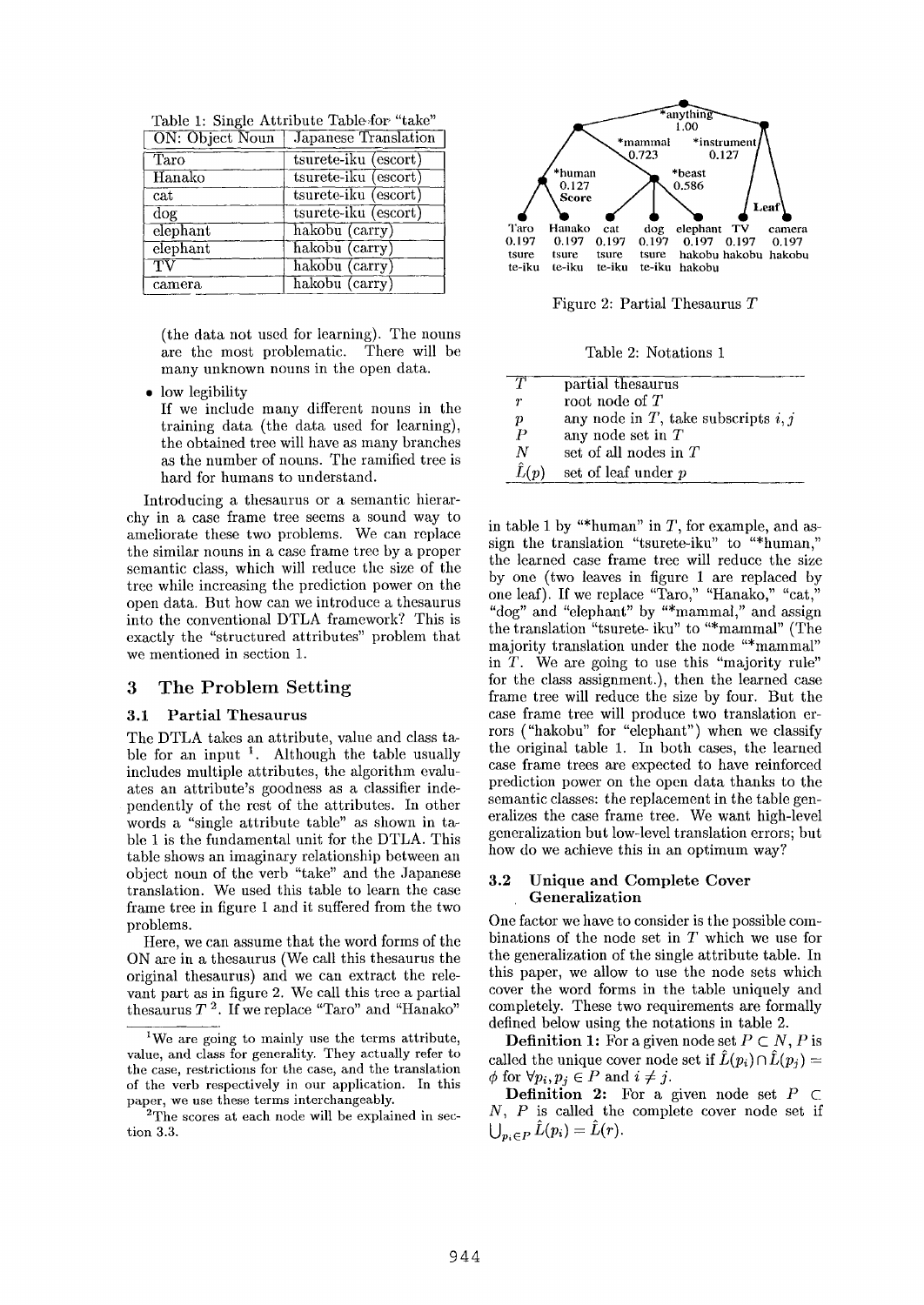Table 3: Notations 2

| М            | total word count in the saurus       |
|--------------|--------------------------------------|
| $p^{\prime}$ | these the node corresponding to $p$  |
| D(p')        | word count under $p'$                |
| $\hat{C}(p)$ | set of class under p                 |
| $c_i$        | class                                |
| $f(c_i)$     | frequency of $c_i$                   |
| $\mathbf{A}$ | set of class                         |
| IAI          | $\sum_{c_i \in A} f(c_i)$            |
| H(A)         | entropy of class distribution in $A$ |

The node set that satisfy the two definitions is called the *unique and complete cover (UCC)* node set and each such node set is denoted by  $P_{ucc}$ . The set of all UCC node set is denoted by *P*. It should be noted that if we use only the leaves in T for generalization, there will be no actual change in the table and this node set is included in  $P$ .

The total number of UCC node sets in a tree is generally high. For example, the number of UCC node set in a 10 ary tree with the depth of 3 is about  $1.28 \times 10^{30}$ . We will consider this problem in section 4.

#### **3.3** Goodness of Generalization

Another factor to consider is the measurement of the goodness of a generalization. To evaluate this quantitatively, we assign a penalty score  $S(p)$  to each node  $p$  in  $T$  as

$$
S(p) = \alpha \cdot G_{pen}(p) + E(p), \qquad (1)
$$

where  $\alpha$  is a coefficient,  $G_{pen}(p)$  is the penalty for generality<sup>3</sup>, and  $E(p)$  is a penalty for the induced errors by using p.

The node that has small  $S(p)$  is preferable. And  $G_{pen}(p)$  and  $E(p)$  are generally mutually conflicting: high generality node  $p$  (with low  $G_{pen}(p)$ ) will induce many errors resulting in high  $E(p)$  and vice versa. We measure a generalization's goodness by the total sum of the penalty scores of the nodes used for the generalization. There are several possible candidates for the penalty score function and we chose the formula  $(2)$  for this research.

$$
S(p) = -\alpha \cdot \log \frac{D(p')}{M} + \frac{|\hat{C}(p)|}{|\hat{C}(r)|} H(\hat{C}(p)) \qquad (2)
$$

New notations are listed in table 3 in addition to table 2. The second term in formula (2) is the "weighted entropy" of the class distribution under node p, which coincides Quinlan's criterion **(Quinlan, 1993).** 

We calculated  $G_{pen}(p)$  (the first term of formula  $(2)$ ) based on the word number coverage of  $p'$  in the original thesaurus rather than in the partial thesaurus, since the original thesaurus usually contains many more words than the partial



Figure 3: Generality Calculation

thesaurus, and is thus expected to yield a better estimate on the generality of node  $p$ . The idea is shown in figure 3. The coefficient  $\alpha$  is rather difficult to handle and we will touch on this issue in section 4.3. The figures attached to each node in figure 2 are the example penalty scores given by formula (2) under the assmnption that the  $T$  and the original thesaurus are the same and  $\alpha=0.007^4.$ 

With these preparations, we now formally address the problem of the optimum generalization of the single attribute table.

**The** Optimum Attribute Generalization

Given a tree whose nodes each have a score: Find  $P_{ucc}$  that has the minimal total sum of scores:

$$
\arg\min_{P_{uce} \in \mathcal{P}} \sum_{p_i \in P_{uce}} S(p_i) \tag{3}
$$

# 4 The Algorithms

#### 4.1 The Algorithm T\*

As was mentioned in section 3, the number of UCC node set in a tree tends to be gigantic, and we should obviously avoid an exhaustive search to find the optimum generalization. To do this search efficiently, we propose a new algorithm,  $T^*$ . The essence of T\* lies in the conversion of the partial thesaurus: from a tree  $T$  into a directed acyclic graph (DAG)  $T$ . This makes the problem into "the shortest path problem in a graph," to which we can apply several efficient algorithms. We use the new notations in table 4 in addition to those in table 2.

**The Algorithm T\***  *Tstar( value, class){*  extract partial thesaurus T with *value* and *class;*  /\* conversion of T into a DAG  $T^*$ / assign index numbers  $(1, \ldots, m)$ to leaves in T from the left; add start node s to T with index number 0 and c with index number  $m+1$ ; **for<br>each**( $n \in N \cup \{s\}$ ){ extend an arc from  $n$  to each

<sup>&</sup>lt;sup>3</sup>If p has low generality, it will have high  $G_{pen}(p)$ .

<sup>&</sup>lt;sup>4</sup>This coefficient was fixed experimentally.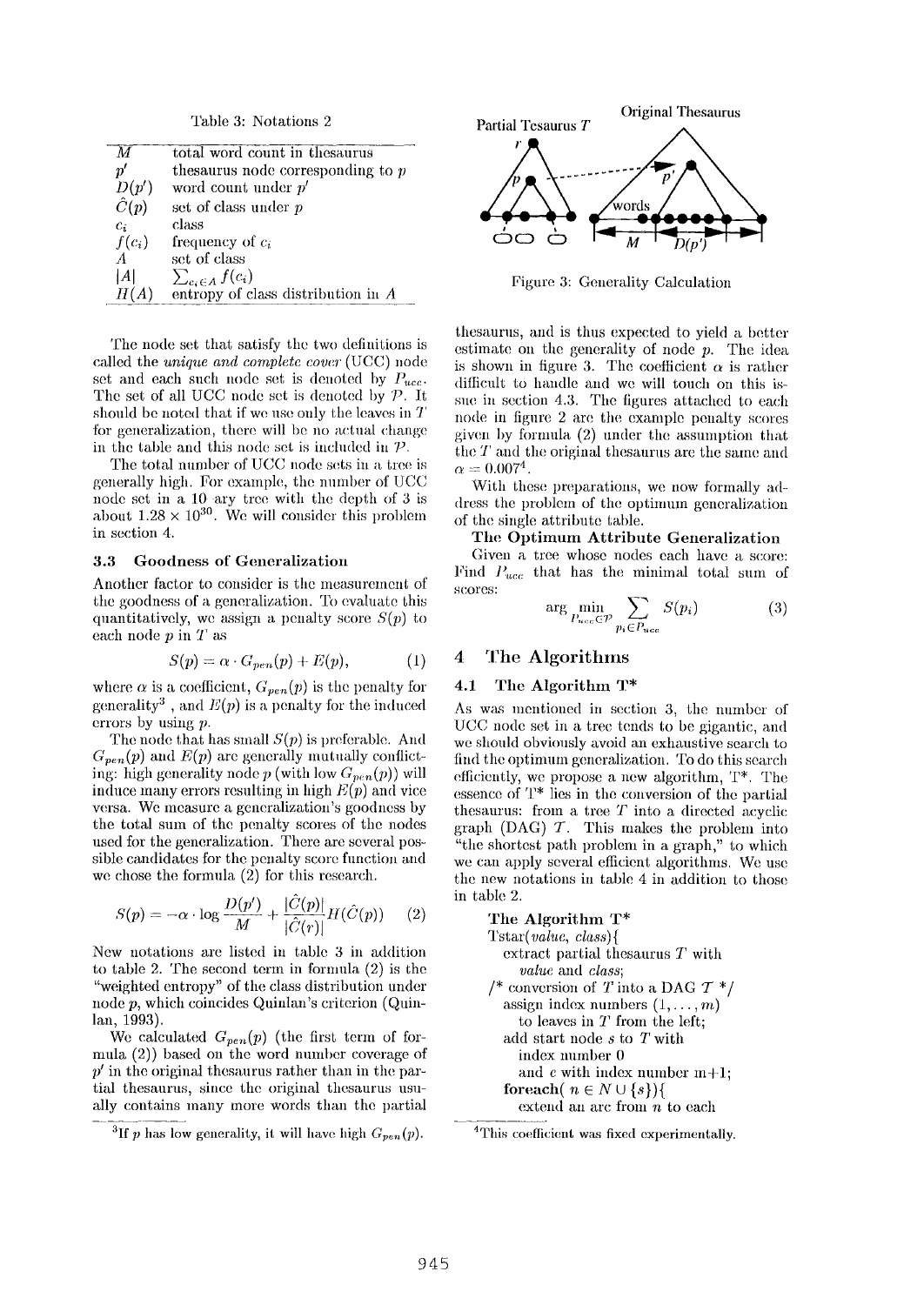

Figure 4: Traversal Graph  $\mathcal T$ 

Table 4: Notations 3

| $L_{min}(p)$ | leaf with smallest index in $\tilde{L}(p)$ |
|--------------|--------------------------------------------|
| $L_{max}(p)$ | leaf with biggest index in $\hat{L}(p)$    |

element in the set  $H_n$ defined by  $(4)$ ; delete original edges appeared in  $T$ ; /\* search for shortest path in  $T^*/$  $opt\_node\_set = \text{find\_short}(\mathcal{T});$ return opt\_node\_set;  $\mathcal{F}$  $H_n = \{x \mid x \in N \cup \{e\},\}$ 

$$
L_{min}(x) - 1 = L_{max}(n) \}
$$
 (4)

This algorithm first converts  $T$  in figure 2 into a DAG  $T$ , as in figure 4. We call this graph a *traversal graph* and each path from s to e in the traversal graph a *traverse*. The set of nodes on each traverse is called a traversal node set.

Here we have two propositions related to the traversal graph.

**Proposition 1:** A traversal graph is a DAG. **Proposition 2:** For any  $P \subset N$ , P is a UCC node set if and only if  $P$  is a traversal node set.

Since proposition 2 holds, we can solve the optimum attribute generalization problem by finding the shortest traverse <sup>5</sup> in the traversal graph. By applying a shortest path algorithm (Gondran and Minoux, 1984) to figure 4, we find the shortest traverse as  $(s \rightarrow *$ human  $\rightarrow *$ beast  $\rightarrow *$ instrument  $\rightarrow$  e) and get the optimally generalized table as in table 5 and the generalized decision tree as in figure 5.

#### Correctness and Time Complexity  $4.2$

We will not give a full proof for propositions 1 and 2 (correctness of  $T^*$ ) because of the limited space, but give an intuitive explanation of why the two propositions hold.

<sup>5</sup>The sum of the scores in the traversal node set is minimal.

Table 5: Optimally Generalized Single Attribute Table for "take"

|             | Translation        | Freq | Error |
|-------------|--------------------|------|-------|
| *human      | tsurete-iku        |      |       |
| $*beast$    | tsurete-iku        |      | 2     |
| *instrument | hakobu             |      |       |
| *human      | *beast *instrument |      |       |

Figure 5: Optimally Generalized Decision Tree for "take"

hakobu

tsurete-iku

Let's suppose that we select "\*human" in figure 2 for a UCC node set  $P_{ucc}$ ; then we cannot include "\*mammal" in the  $P_{ucc}$ : there will be leaf overlap between the two nodes, which violates the unique cover. Meanwhile, we have to include nodes that govern  $L_{max}$  (\*human) + 1, i.e. "cat," to satisfy the complete cover. In conclusion, we have to include "cat" or "\*beast" in the  $P_{ucc}$ , which satisfies formula (4). The T<sup>\*</sup> links all such possible nodes with arcs, and the traversal node sets can exhaust  $P$ .

One may easily understand that the traversal graph will be a DAG, since formula (4) allows an arc between two nodes to be spanned only in the direction that increases the index number of the leaf. Since proposition 1 holds, the time complexity of the  $T^*$  can be estimated by the number of arcs in a traversal graph: there is an algorithm for the shortest path problem in an acyclic graph which runs with time complexity of  $O(M)$ , where M is the number of arcs (Gondran and Minoux, 1984). Then we want to clarify the relationship between the number of leaves (data amount, denoted by  $D$ ) and the number of arcs in the traversal graph. Unfortunately, the relationship between the two quantities varies depending on the shape of the tree (partial thesaurus), then we consider a practical case:  $k$ -ary tree with depth  $d$  (Tanaka, 1995a). In this case, the number of arcs in the traversal graph is given by

$$
\frac{k(k+1)}{(k-1)^2}k^d - d^2 - \frac{2k}{k-1}d - \frac{k(k+1)}{(k-1)^2}.
$$
 (5)

Since the number of leaves  $D$  in the present thesaurus is  $k^d$ , the first term in formula (5) becomes  $\frac{k(k+1)}{(k-1)^2}D$ , showing that T\* has  $O(D)$  time complexity in this case.

Theoretically speaking, when the partial thesaurus becomes deep and has few leaves, the time complexity will become worse, but this is hardly the situation. We can say that  $T^*$  has approximately linear order time complexity in practice.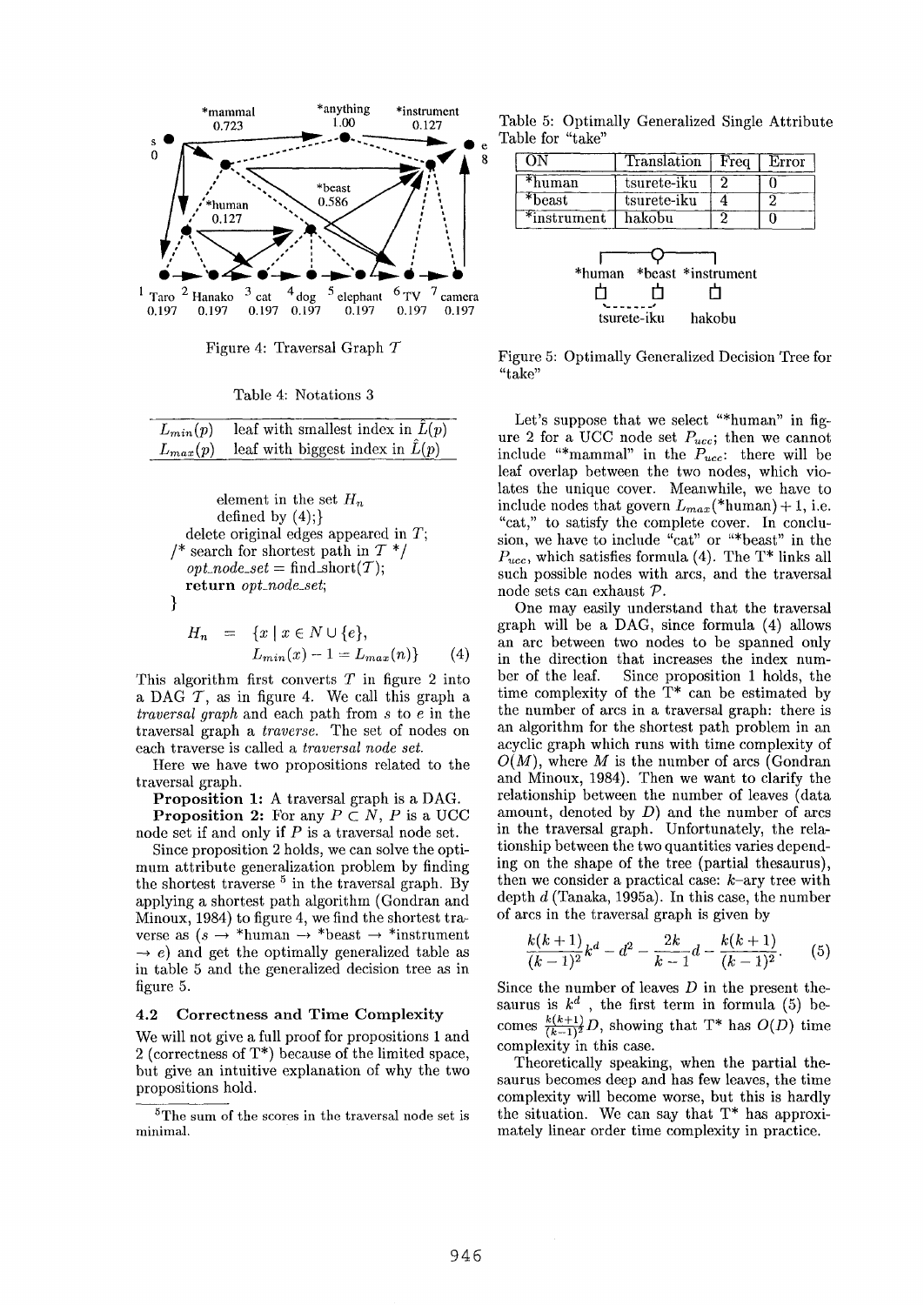#### 4.3 The LASA-1

The essence of DTLAs lies in the recursive "search and division." It searches for the best classifier attribute in a given table. It then divides the table with values of the attribute.

The goodness of an attribute is usually measured by the following quantities (Quinlan, 1993) (The notations are in table 3.). Now let's assume that a table contains a set of class  $A =$  ${c_1,\ldots,c_n}$ . The DTLA then evaluates the "purity" of  $\overrightarrow{A}$  in terms of the entropy of the class distribution, *H(A).* 

If an attribute has  $m$  different values which divide A into m subsets as  $A = \{B_1, \ldots, B_m\}$ , the DTLA evaluates the "purity after division" by the "weighed sum of entropy," *WSH(attribute, A).* 

$$
WSH(attribute, A) = \sum_{B_j \in A} \frac{|B_j|}{|A|} H(B_j) \qquad (6)
$$

The DTLA then measures the goodness of the attribute by

$$
gain = H(A) - WSH(attribute, A). \tag{7}
$$

With these processes in mind, we can naturally extend the DTLA to handle the structured attributes while integrating T\*. The algorithm is listed below. Here we have two functions named makeTree() and Wsh(). The function makeTree() executes the recursive "search and division" and the Wsh() calculates the weighted sum of entropy.  $T^*$  is integrated in Wsh() at the first "if clause."  $6$ In short, we use  $T^*$  to optimally generalize the values of an attribute at each tree generation step, which makes the extension quite natural.

```
The LASA-1 
place all classes in input table under 
root; 
makeTree( root, table); 
makeTree(node, table){ 
  A: class set in table; 
  find attribute which maximizes 
     H(A) - Wsh( attribute, table); 
/* table division part follows*/ 
} 
Wsh( attribute, table){
```

```
if(attribute is structured){ 
    node_set = Tstar( value, class); 
    replace value with node_set;
  } 
  return WSH(attributc, A) (6) 
}
```
We have implemented this algorithm as a package that we called LASA- 1(inductive Learning Algorithm with Structured Attributes). This package has many parameter setting options. The most important one is for parameter  $\alpha$  in formula (2). Since it is not easy to find the best value before a trial, we used a heuristic method. The one used in the next section was set by the following method.

We put equal emphasis on the two terms in formula (2) and fixed  $\alpha$  so that the traverse via the root node of Tand the traverse via leaves only would have equal scores. At the beginning, LASA-1 calculated the value for each attribute in the original table.

Although this heuristics does not guarantee to output the  $\alpha$  that has the minimum errors on open data, the value was not too far off in our experience.

## 5 Empirical Evaluation

## 5.1 Experiment

We conducted a case frame tree acquisition experiment on LASA-1 and the DTLA  $^7$  using part of our bilingual corpus for the verb "take." We used 100 English-Japanese sentence pairs. The pairs contained 15 translations (classes) for "take," whose occurrences ranged from 5 to 9. We first converted the sentence pairs into an input table consisting of the case (attribute), English word form (value), and Japanese translation for "take" (class). We used 6 cases for attributes  $8$  and some of these appear in figure 6.

We used the Japanese "Ruigo-Kokugo-Jiten"  $(Ono, 1985)$  for the thesaurus. It is a 10-ary tree with the depth of 3 or 4. The semantic class at each node of the tree was represented by 1 (top level) to 4 (lowest level) digits. To link the English word forms in the input table to the thesaurus in order to extract a partial thesaurus, we used the Japanese translations for the English word forms. When there was more than one possible semantic class for a word form, we gave all of them  $9$  and expanded the input table using all the semantic classes.

We evaluated both algorithms with using the 10-fold cross validation method(Quinlan, 1993).

The purity threshold for halting the tree generation was experimentally set at  $75\%$ <sup>10</sup> for both algorithms.

A part of a case frame tree obtained by LASA-1 is shown in figure 6. We can observe that both semantic codes and word forms are mixed at the

 ${}^{7}$ Part of LASA-1 was used as the DTLA.

 $^8$ adverb (DDh1), adverbial particle (Dh1), object noun (ONhl), preposition (PNfl), the head of the prepositional phrase (PNhl), and subject (SNhl).

 $9W_e$  basically disambiguated the word senses manually, and there were not a disastrously large number of such cases.

1°If the total frequency of the majority translation exceeds 75% of the total translation frequency, subtree generation halts.

 $6$ Without this clause, the algorithm is just a conventional DTLA.